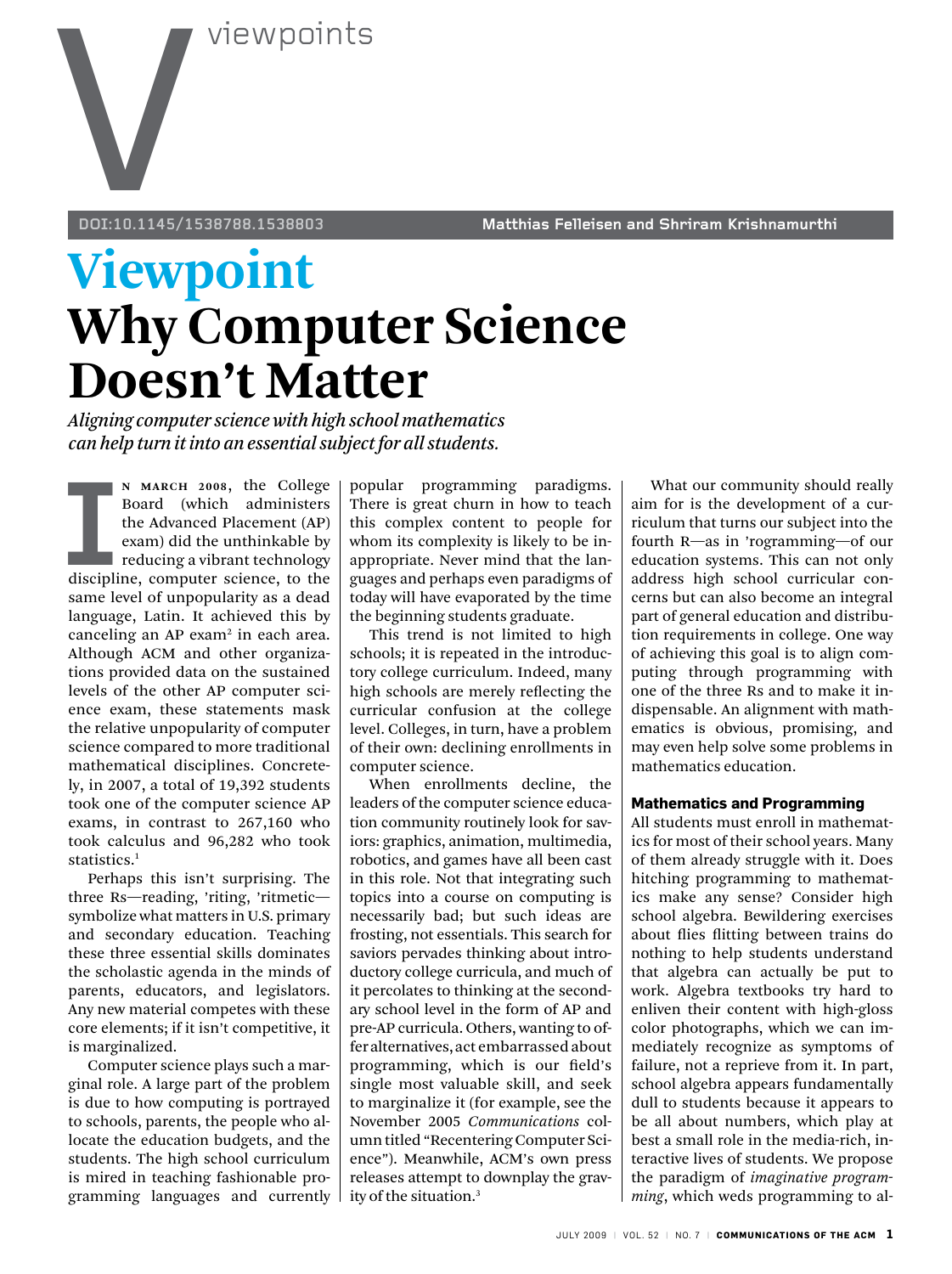

gebra through the use of rich media. By embracing these media, we can engage students while synergistically meeting the needs of math teachers. Indeed, we have already seen our curricular approach, described below, help students raise their algebra scores.

# **How Would This Work?**

Let's make this vision concrete. Algebra textbooks contain exercises that ask students to determine the next entry in a table, such as Table 1, or to create a general "variable expression" that computes any arbitrary entry of the table. In Table 1, students are expected to say that 5 comes with 25 and *x* comes with  $x \cdot x$ . We might even hope to teach the student the notation  $f(x) = x \cdot x$ , but why would they care? This function means nothing to them outside their homework.

We can, however, show these students that modern arithmetic and algebra do not have to be about numbers alone. They can just as well involve images, strings, symbols, Cartesian points, and other forms of "objects." For example, Figure 1 is an arithmetic expression involving images in addition to numbers. The operator *placeImage* takes four arguments: an image (the rocket), two coordinates, and a background scene (the empty square). The value of such an expression is just another image, as shown in Figure 2. That is, algebraic expressions can both consume and compute pictorial results, enabling students to manipulate images using algebra.

Imagine asking students to determine a rising rocket's altitude after a given period of time. We could start with a table and the simplifying assumption that rockets lift off at constant speeds, as shown in Table 2. Because students understand that functions can produce images, not only numbers, we could even express this exercise as a problem involving a series of images and asking students to determine the next entry in Table 3.

By asking the student to define the function *rocket*, we are asking for a "variable expression" that computes any arbitrary entry of the table—just as we asked in the case of numbers. We would hope to get an answer like the one shown in Figure 3. A teacher may even point out here the possibility of reusing the results of one mathematical exercise in another, as shown in Figure 4. Students thus see the composition of functions and expressions, all while using mathematics as a programming language. In addition, students are motivated to learn more about mathematics and physics to improve these little programs.

With one more step, students can visualize this mathematical series of images and get the idea that constructing such mathematical series can be an aesthetically pleasing activity:

*showImages(rocket, 28)*

This expression demands that *rocket* be applied to 0, 1, 2, 3, 4, 5, etc., and that the result be displayed at a rate of 28 images per second. (Note how *show-Images* furtively introduces the idea of functions consuming functions, because its first parameter—*rocket*—is itself a function.) Now we can tell students that making animated movies is all about using the "arithmetic of images" and its algebra.

# **Does It Really Work?**

Readers shouldn't be surprised to find out that what we've described and illustrated here isn't just imagination or a simple software application for scripting scenes. A form of mathematics can be used as a full-fledged programming language, just like Turing Machines. In such a language, *even the design and implementation of interactive, event-driven video games doesn't take much more than algebra and geometry*. As students develop such programs they "discover" many concepts on their own simply because they want to add luster to their games—and, to formulate their improvements, they learn new mathematics and physics.

We have field-tested the beginnings of such a curriculum in the context of our TeachScheme! project for the past five years with a family of teaching languages that support images as first-class values. These languages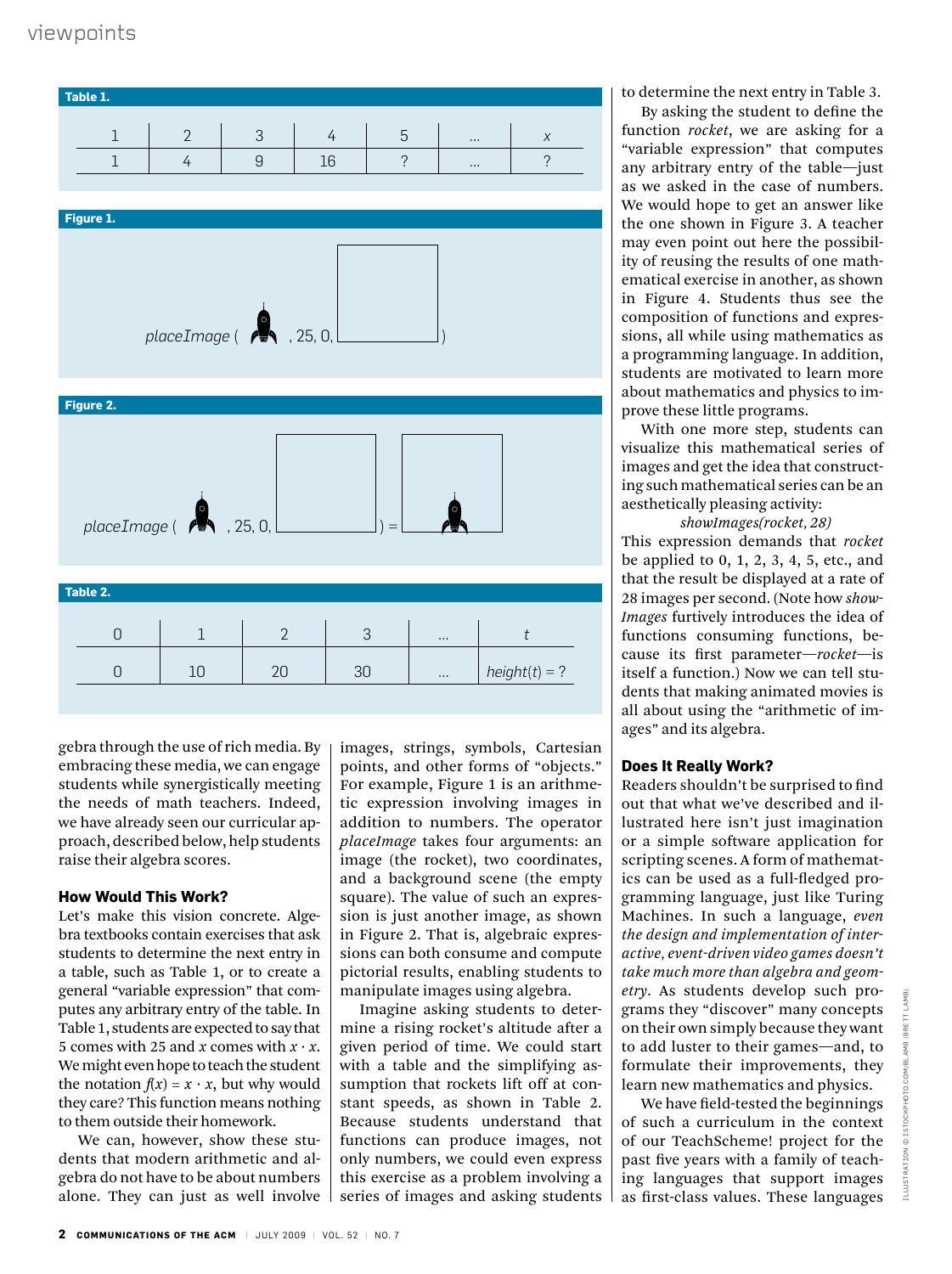

are all based on Scheme, but restrict the full language to protect students from its dark corners; the languages grow in sophistication with the students' understanding. The languages are implemented in DrScheme, a pedagogic integrated development environment (IDE). The rocket simulator example described in this Viewpoint is our "Hello World" program. Students at all levels—colleges, high schools, and middle school—react favorably to this curriculum. We also have numerous reports that students improve their performance in mathematics. In addition, formal evaluation shows the extremely positive impact this curriculum (see http://www. teach-scheme.org/ and http://www. bootstrapworld.org/) has on the way educators perceive computing and programming.

At the college level, this course follows a natural progression of programming on lists, trees, documents, graphs; abstraction; programming with first-class functions and accumulators; generative recursion; stateful objects; and many more computer science concepts. We have also worked out the transition to a second course, in Java, that builds on this knowledge. Preliminary field tests validate our conjecture that the transitions are reasonably smooth and never demand a fresh start. a



#### **What Makes It Work (and What Doesn't Work)**

Any attempt to align programming with mathematics will fail unless the programming language is as close to school mathematics as possible. The goal of an alignment is to transfer skills from programming to mathematics and vice versa. While students quickly grasp small differences in syntax, they will mentally block if the *notion* of, say, "function" in programming significantly differs from the notion of "function" in algebra. Of course, some attributes of our approach are essential and others are accidental. We conjecture that, in addition to a language in harmony with mathematics, imaginative programming demands two more ingredients: the algebraic manipulation of images and symbolic data; and minimal overhead in the IDE for using these features.

As computer science educators, we must also demand a smooth, continuous path from imaginative programming to the engineering of large programs; otherwise beginning programming won't create skills that transfer to our discipline. Our decadelong curricular effort has been building one such path; others may produce different transitions.

Conversely, our community must realize that minor tweaks of currently dominant approaches to programming won't suffice. Even masking the public static void main of Java hides little when the body of the corresponding method has little to do with the mathematical formulation of a function. The complexity of objectoriented programming bears little fruit here: it makes no sense to teach students how to engineer the structure of large systems when they are yet to write any programs with a complexity worth structuring.

Functional programming languages, such as Haskell, ML, and Scheme, suffer from different, but equally bad problems. These languages are far too complex for novices; except for DrScheme, none support images as first-class forms of data or provide pedagogical IDEs. Their type systems are

a This material is being used in inner-city programs at several urban middle schools. It is in use at dozens of high schools. It has also been deployed at several universities of all sizes and styles in the U.S. and other countries. Representative institutions include Adelphi, Brown, Chicago, Rice, Northeastern, and Waterloo. Two German textbooks based on our material have appeared over the past two years. In India, a major corporation uses the material for its "bootcamp" for new employees. Our primary textbook has been translated into Spanish, Polish, Chinese, and (partially) German.